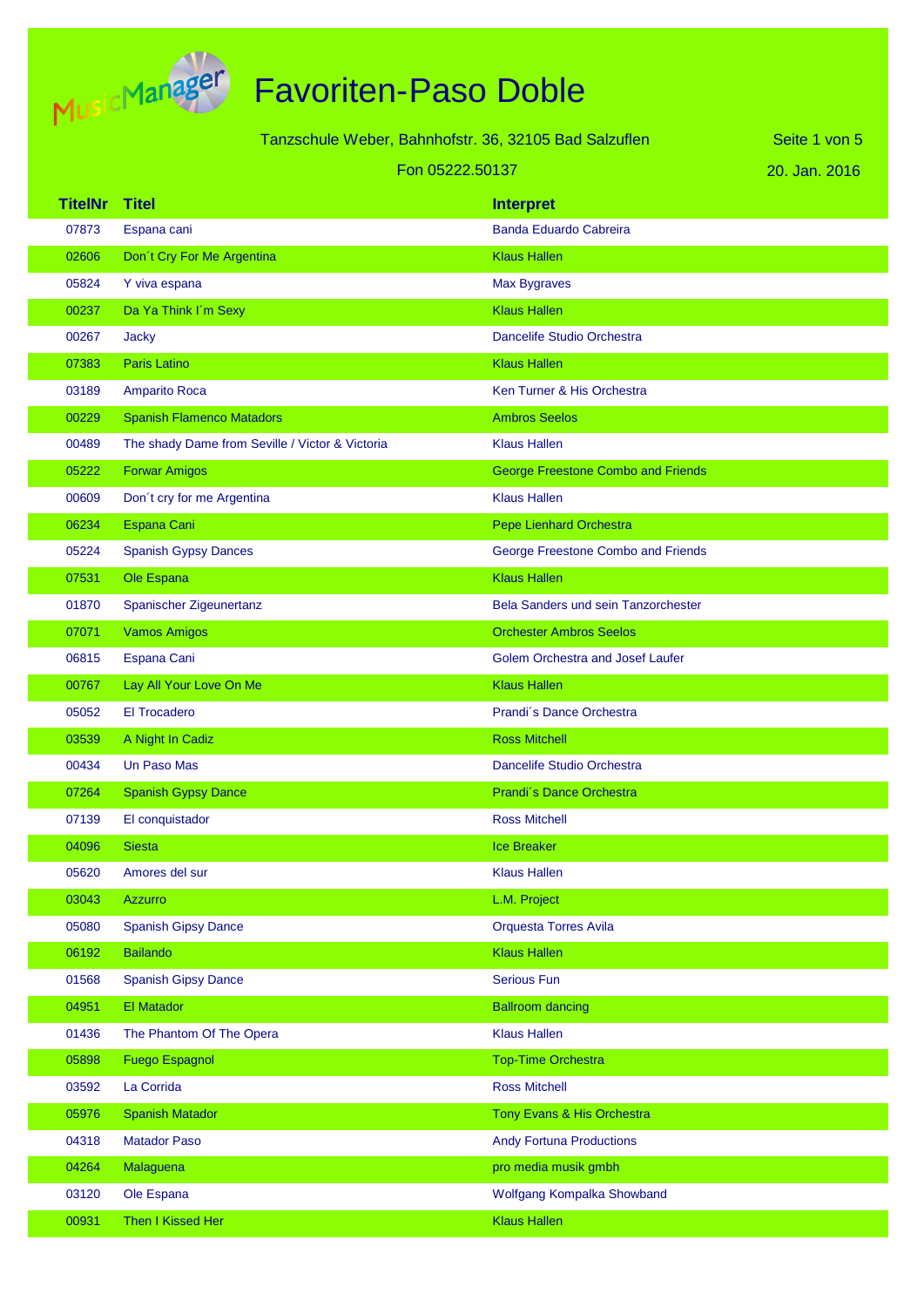

|                | Tanzschule Weber, Bahnhofstr. 36, 32105 Bad Salzuflen |  | Seite 2 von 5                     |               |
|----------------|-------------------------------------------------------|--|-----------------------------------|---------------|
|                | Fon 05222.50137                                       |  |                                   | 20. Jan. 2016 |
| <b>TitelNr</b> | <b>Titel</b>                                          |  | <b>Interpret</b>                  |               |
| 02594          | Don Juan                                              |  | Dancelife Studio Orchestra        |               |
| 03138          | L'Arlesienne Fantasie                                 |  | <b>Etienne Cap</b>                |               |
| 00582          | <b>Spanish Gipsy Dance</b>                            |  | <b>Joe Loss</b>                   |               |
| 06411          | Hava Nageela                                          |  | <b>Klaus Hallen</b>               |               |
| 00688          | <b>Amor Espanol</b>                                   |  | <b>Günther Noris falsch</b>       |               |
| 01460          | <b>Gonna Fly Now</b>                                  |  | <b>Klaus Hallen</b>               |               |
| 04086          | <b>Fiesta</b>                                         |  | <b>Ice Breaker</b>                |               |
| 04091          | <b>Ovación Del Torero</b>                             |  | <b>Ice Breaker</b>                |               |
| 05223          | Monolita                                              |  | George de la Costa                |               |
| 03201          | Y Viva Espana                                         |  | Dancelife Studio Orchestra        |               |
| 04307          | Espana Cani                                           |  | <b>Ambros Seelos</b>              |               |
| 02893          | Don Juan                                              |  | <b>Howard Blaikey</b>             |               |
| 03472          | Con Divisa Verde Y Oro                                |  | Orquesta Espanola Con Castanuelas |               |
| 03773          | <b>Fista Favorita</b>                                 |  | Carlos Romanos & His Orchestra    |               |
| 03471          | <b>Monolete</b>                                       |  | Orquesta Espanola Con Castanuelas |               |
| 03470          | Gallito                                               |  | Orquesta Espanola Con Castanuelas |               |
| 03547          | <b>Espana Cani</b>                                    |  | <b>Salsamerica</b>                |               |
| 03564          | <b>Mexico</b>                                         |  | <b>Swinging World</b>             |               |
| 03469          | <b>El Gato Montes</b>                                 |  | Orquesta Espanola Con Castanuelas |               |
| 00584          | Espana Cani                                           |  | <b>Helly Kumpusch</b>             |               |
| 00627          | Go for gold                                           |  | <b>Klaus Hallen</b>               |               |
| 03804          | Paso-Doble Estudiantina                               |  | <b>Werner Tauber</b>              |               |
| 03834          | <b>Matador Paso</b>                                   |  | <b>Rick Hall and Andy Fortuna</b> |               |
| 03848          | <b>Fiesta Madrilena</b>                               |  | Prandi's Dance Orchestra          |               |
| 03864          | El Conquistador                                       |  | <b>Ross Mitchell</b>              |               |
| 00802          | <b>Bublitchki</b>                                     |  | <b>Werner Tauber</b>              |               |
| 03915          | <b>Dance With Death</b>                               |  | <b>Werner Tauber</b>              |               |
| 00583          | <b>Spanish Flamenco Matadors</b>                      |  | <b>Ambros Seelos</b>              |               |
| 04191          | <b>Mucho Bien</b>                                     |  | Prandi's Dance Orchestra          |               |
| 04192          | Guitarra Gitana                                       |  | Prandi's Dance Orchestra          |               |
| 04205          | <b>Fiesta Madrilena</b>                               |  | Prandi's Dance Orchestra          |               |
| 04206          | <b>El Matador</b>                                     |  | Prandi's Dance Orchestra          |               |
| 04213          | <b>The Final Countdown</b>                            |  | <b>Klaus Hallen</b>               |               |
| 00347          | The Rodrigo Guitar Concerto                           |  | <b>Werner Tauber</b>              |               |
| 03849          | El Matador                                            |  | Prandi's Dance Orchestra          |               |
| 01262          | Eviva Espana                                          |  | Markus Schöffl                    |               |
| 02994          | <b>Kosaken-Patrouille</b>                             |  | <b>Klaus Hallen</b>               |               |
| 02623          | <b>Medley PasoDobles</b>                              |  | Luis Cobos                        |               |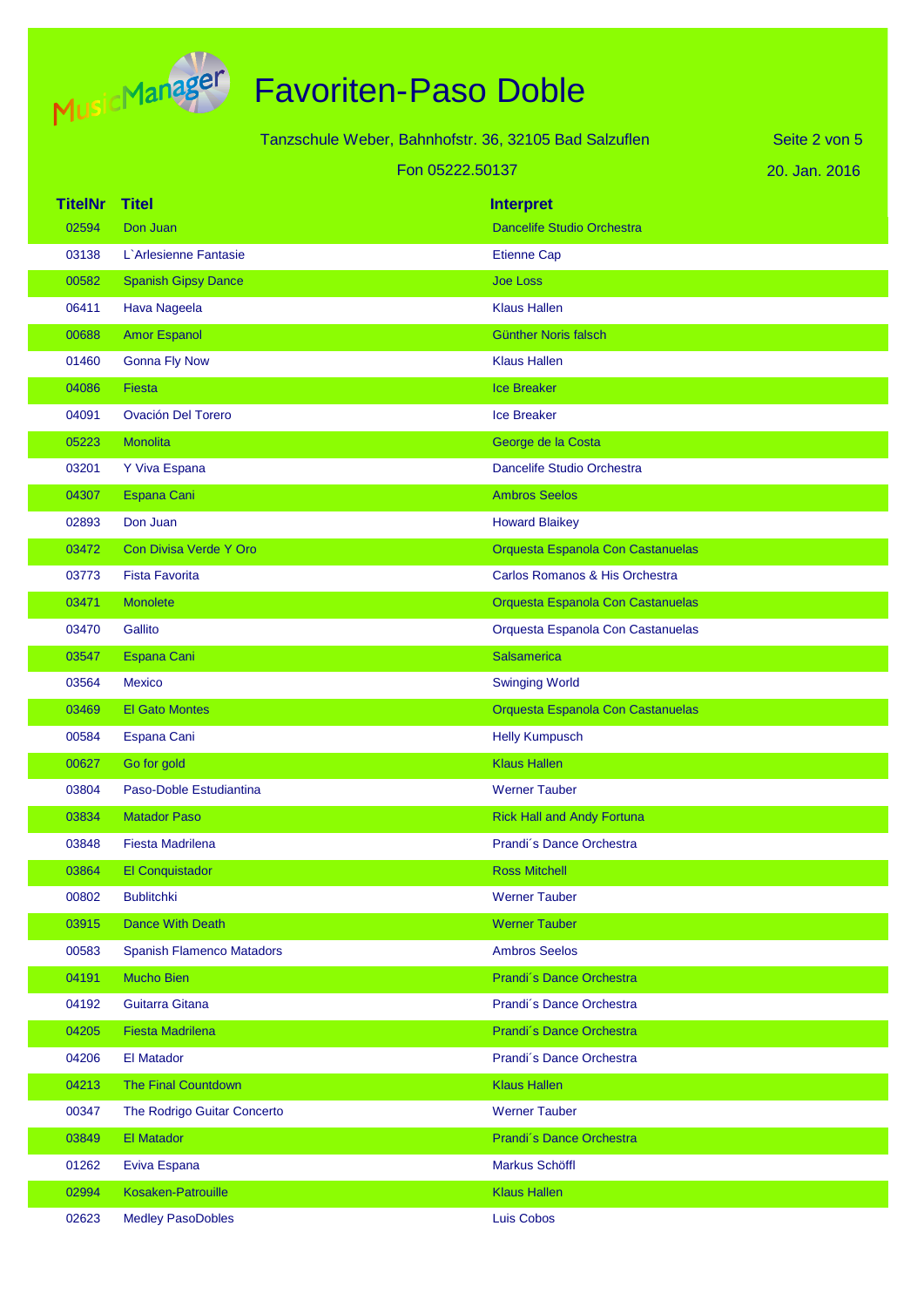

|                | Tanzschule Weber, Bahnhofstr. 36, 32105 Bad Salzuflen | Seite 3 von 5                                |               |
|----------------|-------------------------------------------------------|----------------------------------------------|---------------|
|                | Fon 05222.50137                                       |                                              | 20. Jan. 2016 |
| <b>TitelNr</b> | <b>Titel</b>                                          | <b>Interpret</b>                             |               |
| 03017          | <b>Mexico</b>                                         | <b>Dancelife Studio Orchestra</b>            |               |
| 02055          | Carmen                                                | Günther Noris falsch                         |               |
| 02034          | Espana Olé                                            | <b>Hugo Strasser</b>                         |               |
| 01967          | Rosamunde                                             | Dancelife Studio Orchestra                   |               |
| 01892          | Corrida                                               | May-Records                                  |               |
| 03063          | Viva Espana                                           | <b>Hugo Strasser</b>                         |               |
| 04448          | <b>Arriba Arriba</b>                                  | Prandi's Dance Orchestra                     |               |
| 01664          | Heureka                                               | Erich Bachmann Orchestra                     |               |
| 04214          | <b>The Final Countdown</b>                            | <b>Klaus Hallen</b>                          |               |
| 03405          | Auf In Den Kampf Torero                               | <b>Werner Tauber</b>                         |               |
| 01437          | <b>Spanish Gipsy Dance</b>                            | <b>Klaus Hallen</b>                          |               |
| 03468          | Espana Cani                                           | Orquesta Espanola Con Castanuelas            |               |
| 01235          | Auf in den Kampf Torero                               | <b>Werner Tauber</b>                         |               |
| 03218          | <b>Spanish Gypsy Dance</b>                            | Irvin Tidswell and the falsch                |               |
| 03310          | <b>Night And Day</b>                                  | <b>Sunset Dance Orchestra</b>                |               |
| 01066          | <b>Pinball Wizard</b>                                 | <b>Klaus Hallen</b>                          |               |
| 03331          | Respado                                               | <b>Gerard Hever</b>                          |               |
| 03349          | Corrida Colonia                                       | <b>Günther Noris falsch</b>                  |               |
| 03387          | <b>Toque Torero</b>                                   | <b>Werner Tauber</b>                         |               |
| 00865          | La Danza                                              | <b>Werner Tauber</b>                         |               |
| 02974          | Man in black                                          | <b>Klaus Hallen</b>                          |               |
| 00729          | Gitano                                                | <b>Hugo Strasser</b>                         |               |
| 03458          | El gato montes                                        | <b>Hugo Strasser</b>                         |               |
| 01604          | El Bailador                                           | Karl Schmidt Big Band                        |               |
| 05821          | Amparita Roca                                         | Victor Silvester Jnr. & Andy Ross Orchestras |               |
| 04770          | <b>Spanish Flamenco Matadors</b>                      | <b>Ambros Seelos</b>                         |               |
| 04923          | Torreador                                             | Andy Ross & His Orchestra                    |               |
| 04963          | <b>Titanic theme</b>                                  | <b>Andy Fortuna Productions</b>              |               |
| 05012          | Malaguena                                             | <b>Werner Tauber</b>                         |               |
| 05051          | Arriba Arriba                                         | Prandi's Dance Orchestra                     |               |
| 05225          | Conquistador                                          | <b>George Freestone Combo and Friends</b>    |               |
| 05273          | <b>Spanish Gipsy Dance</b>                            | <b>Joe Loss</b>                              |               |
| 04769          | <b>Spanish Guitars and Castagnettes</b>               | <b>Ambros Seelos</b>                         |               |
| 05662          | <b>Rio Rita</b>                                       | <b>Victor Silvester</b>                      |               |
| 06590          | <b>Thunderbirds Theme</b>                             | Dancelife Studio Orchestra                   |               |
| 05844          | El Secondo                                            | <b>Hugo Strasser</b>                         |               |
| 05904          | Espana Cani                                           | verschiedene Interpreten                     |               |
| 06262          | <b>Pinball Wizzard</b>                                | <b>Klaus Hallen</b>                          |               |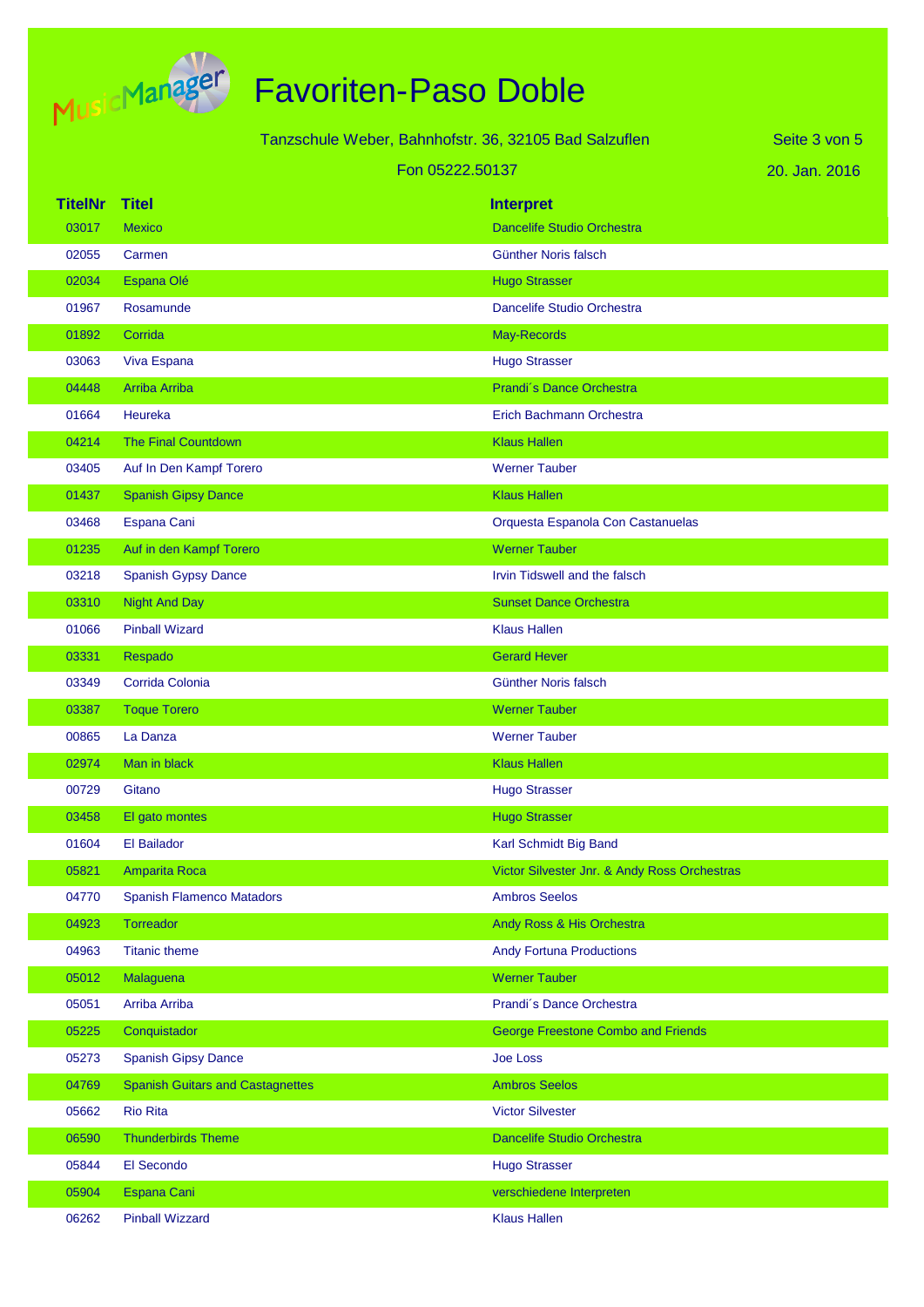

|                | Tanzschule Weber, Bahnhofstr. 36, 32105 Bad Salzuflen |                 |                                       | Seite 4 von 5 |
|----------------|-------------------------------------------------------|-----------------|---------------------------------------|---------------|
|                |                                                       | Fon 05222.50137 |                                       | 20. Jan. 2016 |
| <b>TitelNr</b> | <b>Titel</b>                                          |                 | <b>Interpret</b>                      |               |
| 06394          | Paso de Garibaldi                                     |                 | <b>Orchester Etienne Cap</b>          |               |
| 06538          | <b>Flamenco Espanol</b>                               |                 | <b>Caterina Valente</b>               |               |
| 04263          | Quijote                                               |                 | pro media musik gmbh                  |               |
| 07201          | Corrida Colonia                                       |                 | <b>Günter Noris</b>                   |               |
| 04360          | <b>Chostriders In The Sky</b>                         |                 | <b>Klaus Hallen</b>                   |               |
| 05289          | Apache                                                |                 | <b>Klaus Hallen</b>                   |               |
| 00016          | Charro                                                |                 | <b>Klaus Hallen und Rio</b>           |               |
| 04265          | El Sombre Verde                                       |                 | pro media musik gmbh                  |               |
| 04276          | El gato montes                                        |                 | Dancelife Studio Orchestra            |               |
| 04277          | Pasopim                                               |                 | Dancelife Studio Orchestra            |               |
| 04331          | Torreador                                             |                 | <b>Orchidea Blue Group</b>            |               |
| 04757          | <b>Bailando</b>                                       |                 | <b>Klaus Hallen</b>                   |               |
| 04344          | <b>The Spanish Gipsy</b>                              |                 | Diapason Orchestra                    |               |
| 04385          | Das Lied vom Tod                                      |                 | <b>Klaus Hallen</b>                   |               |
| 04571          | <b>Arriba Arriba</b>                                  |                 | Prandi's Dance Orchestra              |               |
| 04685          | <b>Spanish Spell</b>                                  |                 | Hansi & Bianca                        |               |
| 04340          | Amparita Roca                                         |                 | Louis Funny Group                     |               |
| 04694          | La Gran Corrida                                       |                 | <b>Ambros Seelos</b>                  |               |
| 04572          | <b>El Trocadero</b>                                   |                 | Prandi's Dance Orchestra              |               |
| 04684          | Espana cani                                           |                 | Hansi & Bianca                        |               |
| 04667          | <b>El Torero</b>                                      |                 | <b>Günter Noris</b>                   |               |
| 04651          | Espana Cani                                           |                 | verschiedene Interpreten              |               |
| 04626          | <b>Buen Cartel</b>                                    |                 | <b>Tanzorchester Wolf Kaiser</b>      |               |
| 04586          | Kalinka                                               |                 | <b>Werner Tauber</b>                  |               |
| 04729          | <b>Spanish Trumpets</b>                               |                 | <b>Klaus Hallen</b>                   |               |
| 07690          | El gato montez                                        |                 | Dancelife Studio Orchestra            |               |
| 07956          | <b>Spanish Gipsy Dance</b>                            |                 | Partick Siben & Stuttgarter Saloniker |               |
| 08182          | Spanish gipsy dance                                   |                 | orquesta del tendido                  |               |
| 08759          | Espana cani                                           |                 | <b>Orquestra Carrasco</b>             |               |
| 11265          | <b>Banderillas negras</b>                             |                 | verschiedene Interpreten              |               |
| 08948          | <b>Fuegos</b>                                         |                 | <b>Casa Musica</b>                    |               |
| 09609          | Pasopim                                               |                 | Dancelife Studio Orchestra            |               |
| 08381          | Sol y sombra (Espana Cani)                            |                 | Dancelife Studio Orchestra            |               |
| 08274          | <b>El Gato Montes</b>                                 |                 | Dancelife Studio Orchestra            |               |
| 07792          | Camina y ven                                          |                 | <b>Orchestra Alec Medina</b>          |               |
| 07759          | Espania cani                                          |                 | Dancelife Studio Orchestra            |               |
| 07758          | <b>Fiesta</b>                                         |                 | Dancelife Studio Orchestra            |               |
| 09323          | Don't cry for me Argentina                            |                 | Dancelife Studio Orchestra            |               |